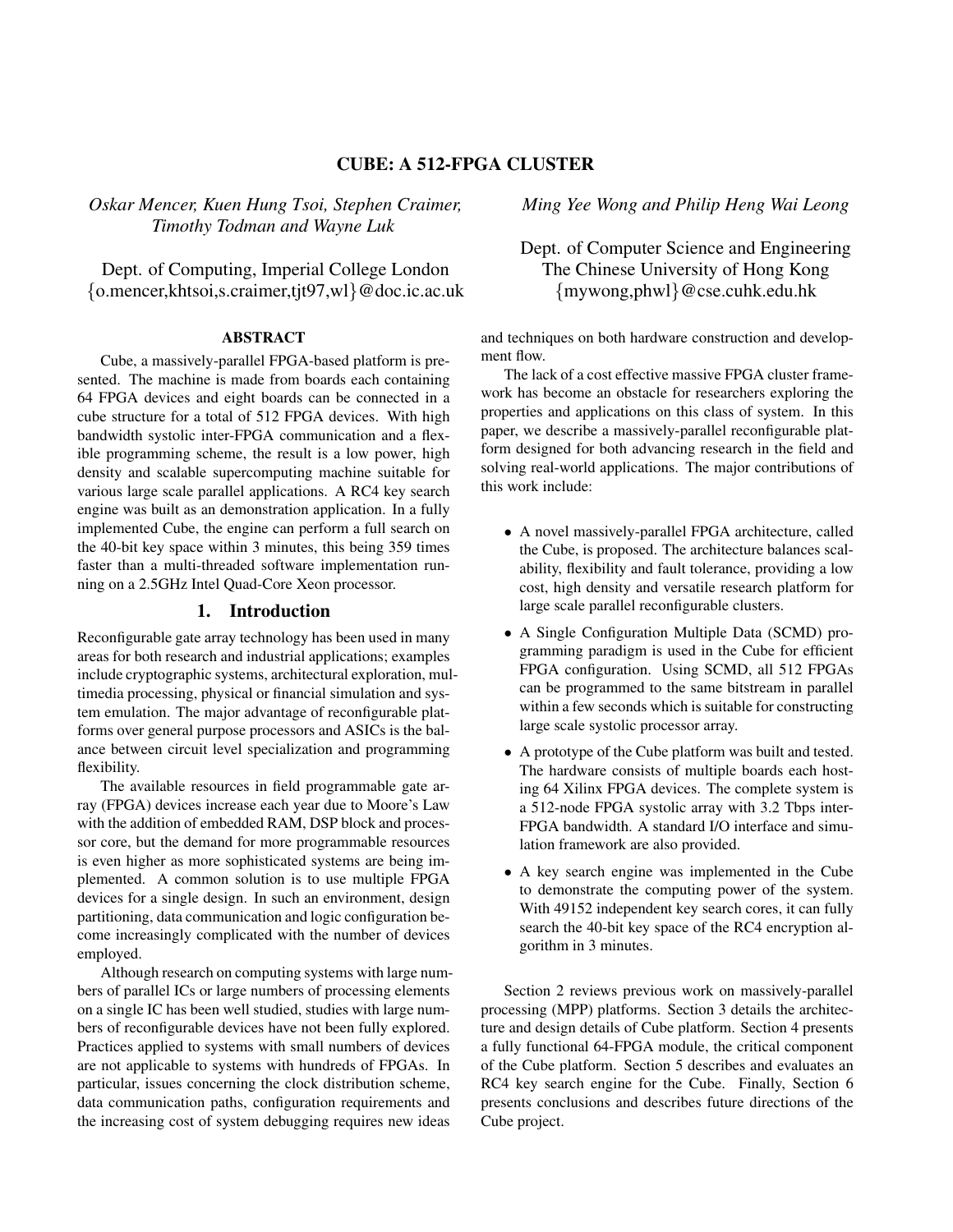## 2. Related Work

The basic idea of MPP is to partition the problem into subtasks and distribute them to different nodes called processing elements (PEs). Total processing time is reduced as computations in the PEs are in parallel. This section reviews some contemporary MPP systems.

In 1994, the first prototype of the GRAPE-4 [1] system for computing the N-body problem in astrophysics was presented. In 1995, the measured peak performance of a completed GRAPE-4 system was reported as 1.08 Tflops [2]. The system had 40 modules, each carrying 48 Hermite AccceleRator Pipeline (HARP) processors. The HARP was a dedicated ASIC for gravitational force computations running at 15MHz. All modules in GRAPE-4 were connected to a central host station through a shared bus. In 2002, the GRAPE-6 system with 1728 to 2048 processors achieved 64 Tflops [3]. Each processor in GRAPE-6 had 4 independent force pipelines. The processors were connected in a hierarchical network including switch boards and Gigi-bit Ethernet. In 2005, an SIMD architecture, Network on Chip (NoC) and other approaches were proposed for the new GRAPE-DR system [4] which targeted Pflops performance. The current GRAPE hardware designs are specialized for gravitational force computations and do not support more general applications.

The Berkeley Emulation Engine 2 (BEE2) system was developed for event-driven network simulation in 2004 [5]. In BEE2, five Xilinx Virtex-II Pro 70 FPGAs were hosted on a single Print Circuit Board (PCB). A star topology was used to connect the four computational FPGAs in a 64-bit ring and a control FPGA as the center of the star network. All connections between FPGAs and on-board memories ran at 200MHz. Computationally intensive tasks ran on the outer ring while the control FPGA ran a Linux OS and managed off-board I/Os. The asymmetry between the control FPGA and computation FPGA complicated the programming model.

In 2006, COPACOBANA, a low cost cryptanalysis system using large numbers of FPGAs was described [6]. In the system, 6 Xilinx Spartan-3-1000 FPGAs were grouped in a DIMM module. All modules were connected by a shared 64-bit data bus on a DIMM backplane. In a 2007 implementation [7] the system running at 136MHz can search a full 56-bit DES key space in 12.8 days. New versions of the hardware described in 2008 used more powerful Xilinx Virtex-4 FPGAs. This system is scalable in physical form but not logically. Users can add more DIMM modules as needed to expand the system but are limited by the global shared bus. Unlike cryptanalysis, most applications require communication between PEs, where the shared bus architecture becomes a bottleneck.

In 2007, Nvidia released their C compiler suite, CUDA, for Graphic Processing Units (GPU) [8]. Users can use the standard C language to utilize the massively-parallel threading feature in GPU for general purposes computation. In a GPU chip, simple PEs executing linear threads communicate to each other through shared memory. GPUs are increasingly attractive to both academia and industry due to ease of programming and high-performance floating point units. The scalability of GPUs is largely limited by their dependency on a host computer system; data communication overhead between the host and GPU through a PCIe interface makes it difficult to integrate large numbers of GPU chips with low latency over a dedicated high speed network.

## 3. System Architecture

In this section, the details of the Cube architecture are presented. Fig. 1 shows the block diagram of a complete Cube platform. Each FPGA is considered as an individual PE. All PEs are connected in a systolic chain with identical interfaces between them. There are no storage components in the system except for the PEs' internal memories. Also, there are no global wires for data communication and clock distribution. All FPGAs can be configured with the same design concurrently. Each PE accepts data from the previous one, processes them and passes them to the next PE. There are several advantages to this approach.

- Scalability: A centralized shared bus/memory architecture is not suitable for scaling up to massive amount of elements due to resource conflicts. The cost of full point-to-point topologies such as cross-bars increases exponentially with the number of PEs and thus become prohibitively expensive in systems with hundreds of PEs. In the Cube platform, a linear systolic interface is used which has cost which is linear with the number of PEs.
- **High Throughput:** Synchronizing high frequency clocks between 64 FPGA devices on a single board or across multiple boards is difficult. In the Cube system, short tracks between neighboring FPGA devices for clock and data distribution can easily achieve over 100MHz clock rates for inter-PE communication. Also, minimizing the overhead of handshaking and traffic switching results in low latency and deterministic communication channels.
- Rapid Development: Design partitioning and workload distribution in a large scale FPGA cluster are eased by a unified interface and by each PE playing a symmetric role in the system. All FPGAs can be programmed to the same configuration making for constant time configuration, rather than having time proportional to the number of PEs.
- Low cost: On-board tracks in the Cube are less expensive than the high speed switches and backplanes employed previous systems. Also, the regular layout in the Cube avoids the expensive and time consuming processes of testing and verifying the signal integrity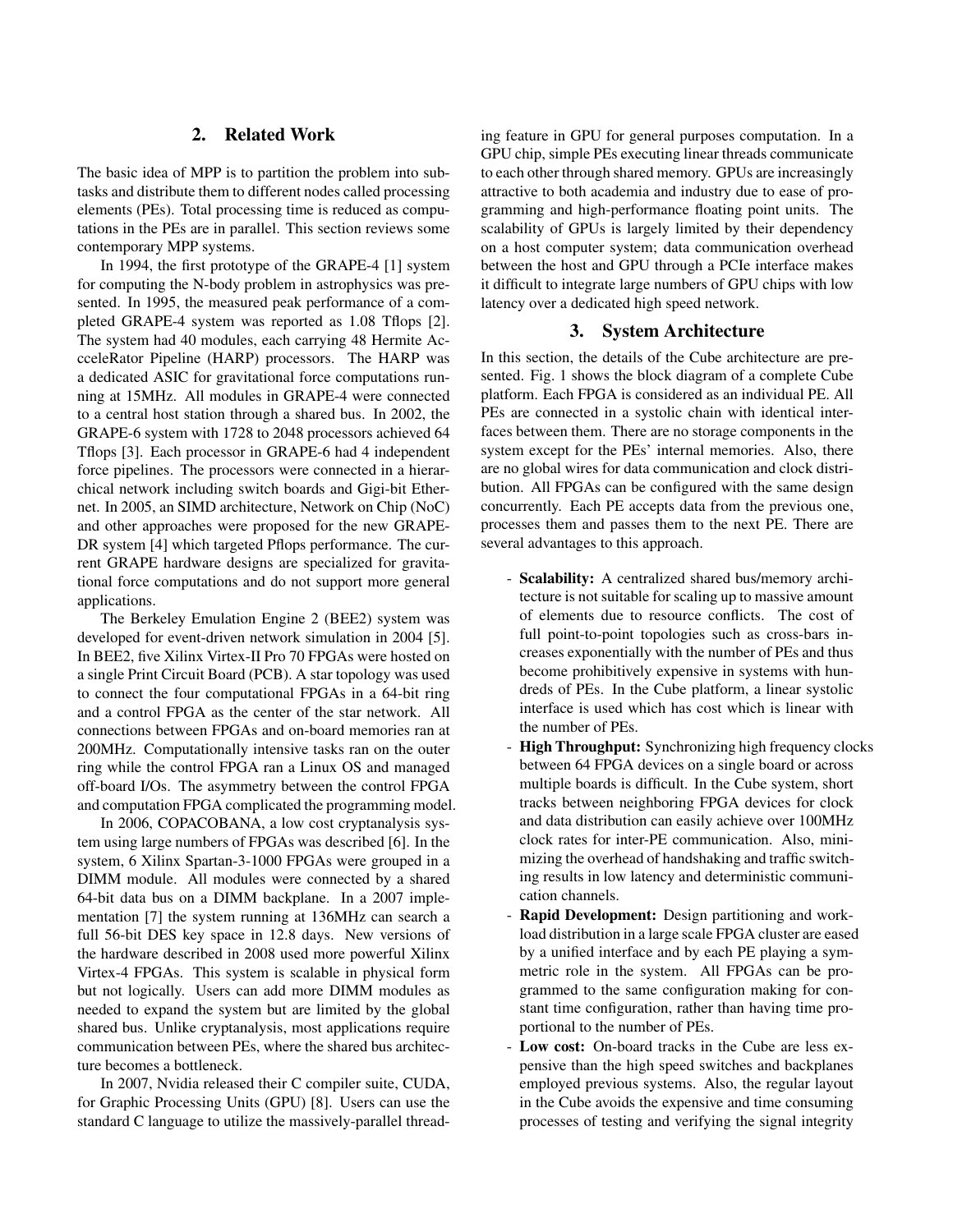

Fig. 1. Cube architecture.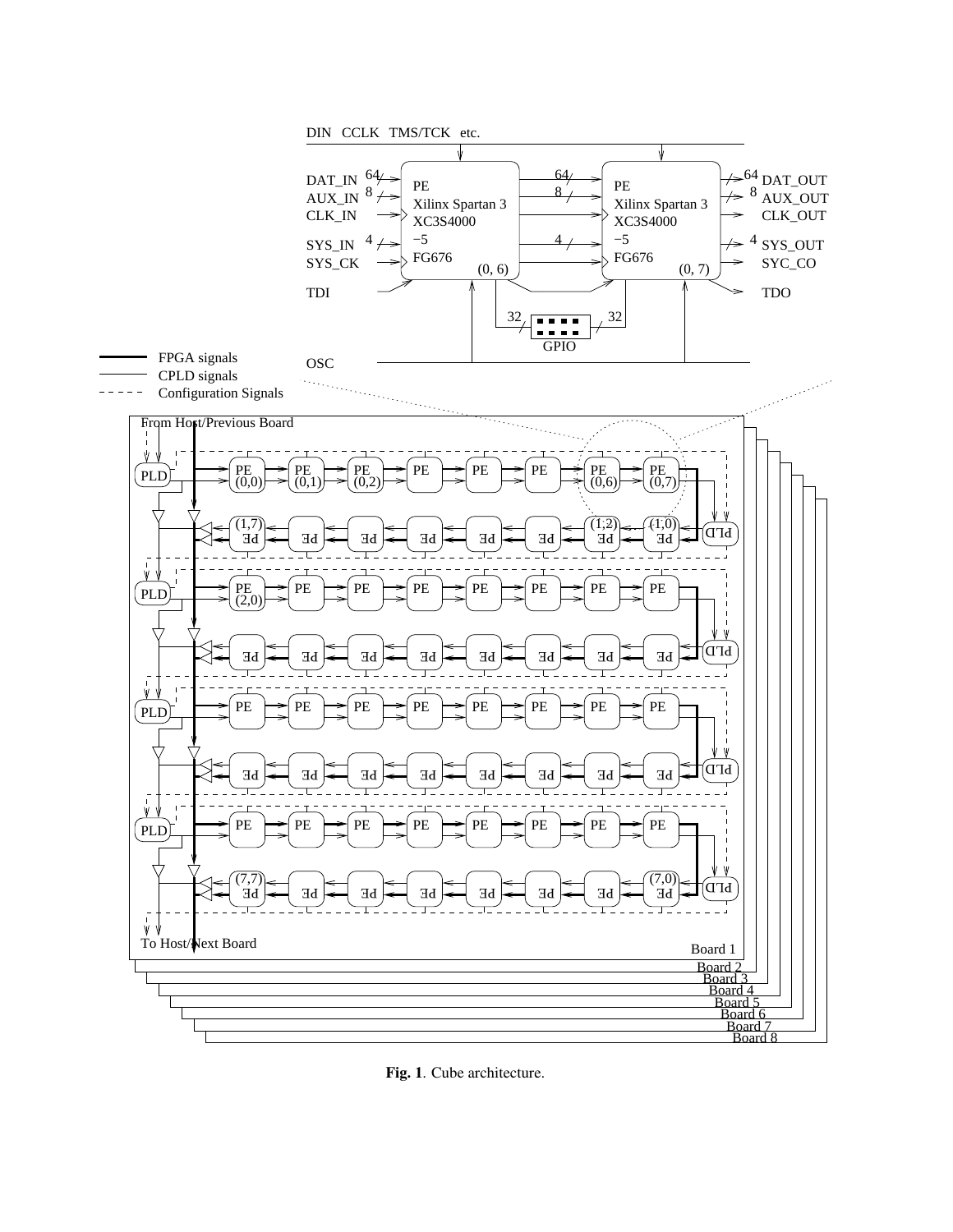of the boards.

#### 3.1. The FPGA Systolic Array

Each module in the Cube platform hosts 64 Xilinx FPGAs (XC3S4000-5-FG676) arranged in an 8 by 8 matrix as shown in Fig. 1. Each FPGA has a unique ID indicating the logical X-Y location of the device. Eight FPGAs are grouped together in a row and have independent configuration inputs and power supplies. The complete system consists of 8 connected boards in a cabinet forming an  $8 \times 8 \times 8$  cluster of 512 FPGAs, and thus named Cube.

There are two systolic buses in the system: the PE bus is the major data communication channel between PEs and the SYS bus is used for system control. Each PE has a 64-bit data bus I/O (DAT), an 8-bit auxiliary bus I/O (AUX) and a dedicated clock line I/O (CLK), connecting the previous PE to the next PE. The SYS bus, with 1 dedicated clock line and 4-bit data I/Os, goes through all PEs and CPLDs. All these buses connect adjacent PEs only. These short point-topoint parallel buses significantly simplify the programming model and higher inter-PE bandwidth is achieved. The requirements on PCB layout and FPGA I/O interface are also relaxed for this topology compared to gigahertz serial communications in other designs. On the other hand, the systolic chain enables multiple boards to be cascaded for better scalability without reducing the I/O clock rate. The PE bus was designed to work at 100MHz and thus providing 6.4Gbps data bandwidth between PEs with additional control and handshaking signals on the AUX bus.

All these buses are freely available for user designs. The buses are also routed from/to external headers for communication between host and board or between multiple boards. In most applications, CLK\_IN is driven by previous PE or external source from headers. The clock is then replicated for use internally and forwarded to the next PE through a delay locked loop digital clock manager (DCM) in the FPGA. In the design, the DAT and the AUX buses can easily match the wire length of the clock line for improved I/O thoughput.

The internal logic of the PE can only be used after the input clock source is stable. There is a delay between DCM reset and when the clock output is usable. The long distribution lines of the global reset and the long cascaded chain of 64 DCMs make it impossible to synchronize the DCM locking sequence of a 64-FPGA module concurrently. To solve this problem, the LOCKED output of the current DCM is used to reset the following DCM. This proceeds in a sequential fashion as described in [9]. Global synchronization of clock signals is feedforward in nature and skew is dependent on the performance of the DLLs. An additional 25MHz oscillator is provided in each row for increased flexibility. This clock source is broadcasted to the row and shared by both FPGAs and the row associated CPLD.

### 3.2. Configuration of FPGAs

In the Cube platform, different FPGA configuration schemes are provided under SCMD for minimum configuration time and maximum flexibility. Considering the number of FPGAs and the size of the board in our design, commodity programming equipment cannot provide sufficient driving power to configure all devices concurrently. Thus a CPLD (Xilinx CoolRunner-II XC2C256-VQ100) is installed in each row to control and drive the configuration signals. Both JTAG and Slave Serial (SS) programming modes are supported by selecting the M1 input to the FPGA through the CPLD. This can be controlled by on board DIP switches or external host through the SYS bus. The CPLDs are programmed by a separated JTAG chain.

Slave serial (SS) mode provides the fastest way to configure all FPGAs in parallel. The SS configuration signals are sampled and buffered by internal Schmitt triggers in the CPLDs and thus all associated FPGAs receive clean and synchronized signals. As shown in Fig. 2, there are three output links from each CPLD for SS configuration. Two of these links broadcast the signals to FPGAs in the odd and even position of the row, while the third link sends the SS signal to the CPLD of the next row. This provides extra flexibility for enabling user to program different configurations in odd and even FPGAs. It is also possible to program different configurations to different rows of FPGAs.



Fig. 2. Slave Serial Configuration Mode in Cube.

JTAG mode allows users to program individual FPGAs and read back internal values. Using JTAG in conjunction with SS mode enables users to configure most FPGAs in parallel rapidly and change the contexts of some FPGAs later. For example, it may be necessary to change the head and tail of the systolic chain in certain applications.

#### 3.3. External Interface

The first and the last FPGAs in the systolic chain are connected to external headers on the 64-FPGA board. Both the PE and the SYS buses are available. For both input or output, there are 78 signal lines grouped into three standard IDE headers which can be connected to external devices or another module in the Cube through standard IDE ribbon cables.

There are also three pairs of programming headers for CPLD JTAG, FPGA JTAG and FPGA Slave Serial configuration. By bridging the output headers of the current module to the input headers of the next module, a single set of programming cables can be used to configure 512 FPGAs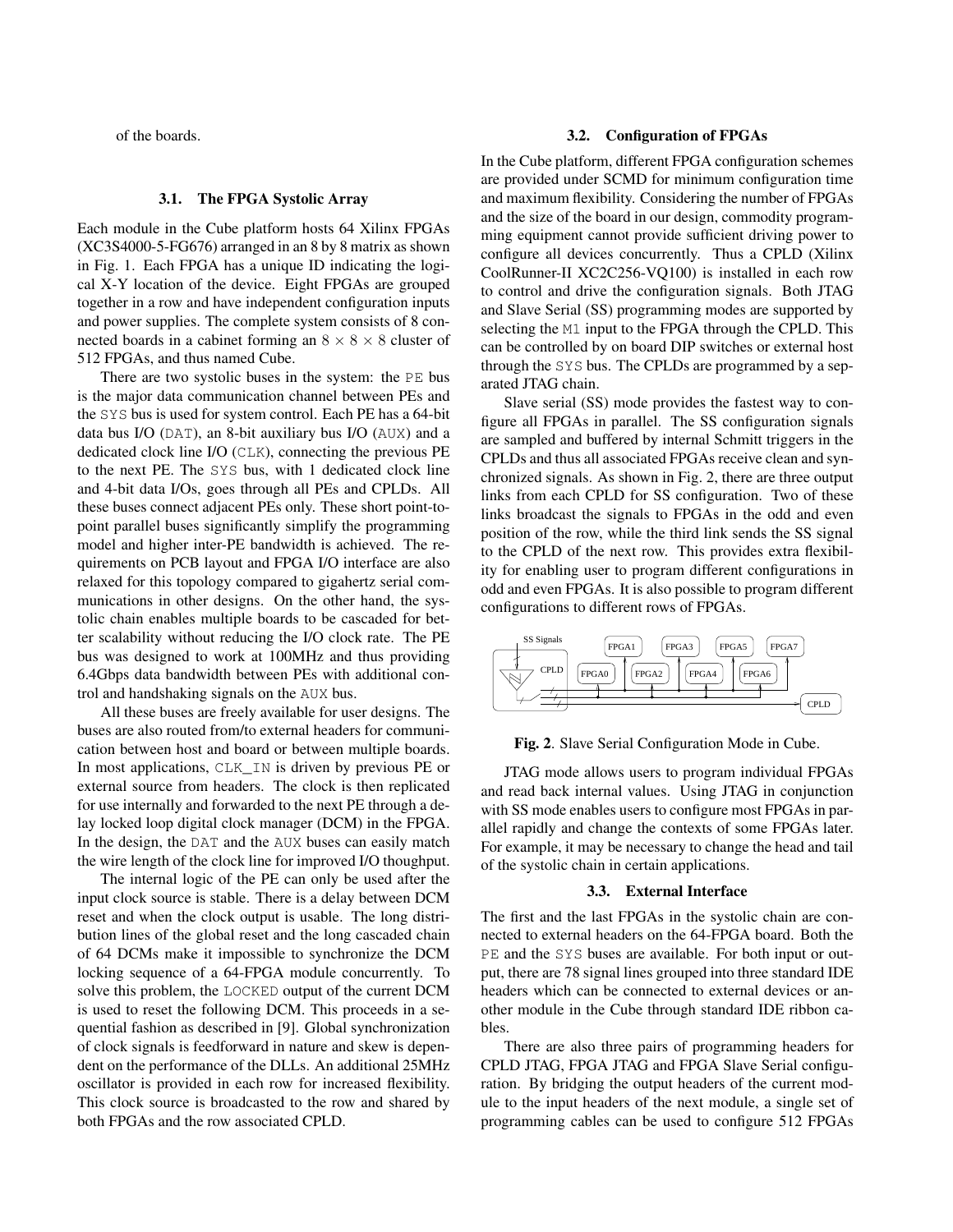concurrently.

Each pair of FPGAs has an extra 32-bit (EXT) bus. Using this channel, pairs of FPGAs can be grouped to form a tightly coupled PE for larger designs which cannot fit in a single FPGA. This bus can also be used as general purpose IOs (GPIOs) shared by the pair for debugging or external connections as all 32 signals are connected to high density headers.

To provide a simple way to monitor the internal status of FPGAs without extra equipment, each FPGA drives four LEDs of different colors (red, green, yellow and orange). In addition, each CPLD is connected to an 8-bit DIP switch and eight LEDs for controlling and debugging in the field.

### 3.4. Fault Tolerance

Installed electronic devices can be damaged by high Electrostatic Discharge (ESD), high temperature and/or physical stress. As all PEs are connected in a systolic chain, any malfunctioning FPGA in the chain will break the data path and render the system unusable for most applications. Replacing the soldered FPGA device is expensive due to the high pin count Ball Grid Array (BGA) packages employed and close component placement. The cost of large BGA sockets is also too high and occupies too much real estate for production.

To address this issue, a row-skipping scheme is implemented which allows pairs of rows to be bypassed. By setting a pair of tri-state switches as the small triangles shown in Fig. 1, users can configure the outputs of an odd row to be either the outputs from the last PE in an odd row or the inputs to the first PE in a grouped even row. When inputs are fed through directly to the outputs, the pair of rows are skipped in the design without affecting the rest of the board. Besides the PE and SYS buses, all programming signals can also skipped through these switches. Users can now work around damaged FPGAs in arbitrary position without trashing the whole board with 64 FPGAs. It also enables users to reduce power consumption when not all FPGAs are required for the application.

#### 4. Cube Prototype

The major component of the Cube platform is the 64-FPGA module. In the prototype Cube system, two of these modules were built for experiments and evaluation. Fig. 3 shows a photograph of a fully populated 64-FPGA module which was programmed for system connectivity testing.

### 4.1. The 64-FPGA Module

The PCB hosting 64 Xilinx Spartan-3 FPGAs is  $320mm \times$ 480mm in size. An 8-layer FR-4 PCB, four layers were used for power/ground plans and another four for signal routing. Following the standard BGA escape pattern in [10],  $5mil$ and 6mil tracks are used for signal routing.

On the right hand side of the module, two 20-pin ATX power sockets are installed as the main power inputs. For



Fig. 3. A 64-FPGA Module in Action.

each row, a PTH05030W DC/DC switching power module converts the +5.0V input to the 1.2V VCCINT supply. For each ATX power socket, two LDO voltage converters are used to provide the 2.5V VCCAUX and the 1.8V VCCC-PLD from the +3.3V input. The +3.3V input source is used directly as the VCCIO33 supply. Negative and +12V inputs from the ATX Power Supply Unit (PSU) are not used. This scheme can provide sufficient power for 90% of the LUTs/FFs, 100% of the BRAMs and 100% of the DSPs of all FPGAs to switch at 200MHz, and all I/Os to switch at 100MHz. The switching probability was set to 33% except that of LUT/FFs was set to 12%.

The 64-FPGA modules are kept in a 12U 19  $inch<sup>3</sup>$  rack cabinet. Although only passive cooling heat sinks are installed in the modules, fans are mounted on the cabinet for system level active cooling. All FPGAs on all the modules are tested to be operational and can be configured in both JTAG and SS mode successfully. In SS mode, all 64 FP-GAs in a module can be configured in less than four seconds. We also tested that the PE bus can run at 100MHz with an external clock source. In the initial setup, two Xilinx V2P XUP boards [11] were used for I/O interfacing. The XUP boards provide various interfaces for external devices including SATA, Ethernet, Flash and MGT. In practice, any device with 40-pin IDE header in LVCMOS 3.3V I/O standard can be interfaced to the Cube system.

### 4.2. Development Environment

Programming using both VHDL and Verilog is supported by the Cube platform via a set of standard templates. The templates include pin assignment in a UCF file, top level entity (module) interface, clock/reset systems and user logic interfaces. Our designs are synthesized and implemented using the Xilinx ISE 10.1i tool chain. Configurations are downloaded to the FPGAs through Xilinx iMPACT tools. The RTL package also includes a parameterized simulation template for simulating multiple PEs as in the real hardware.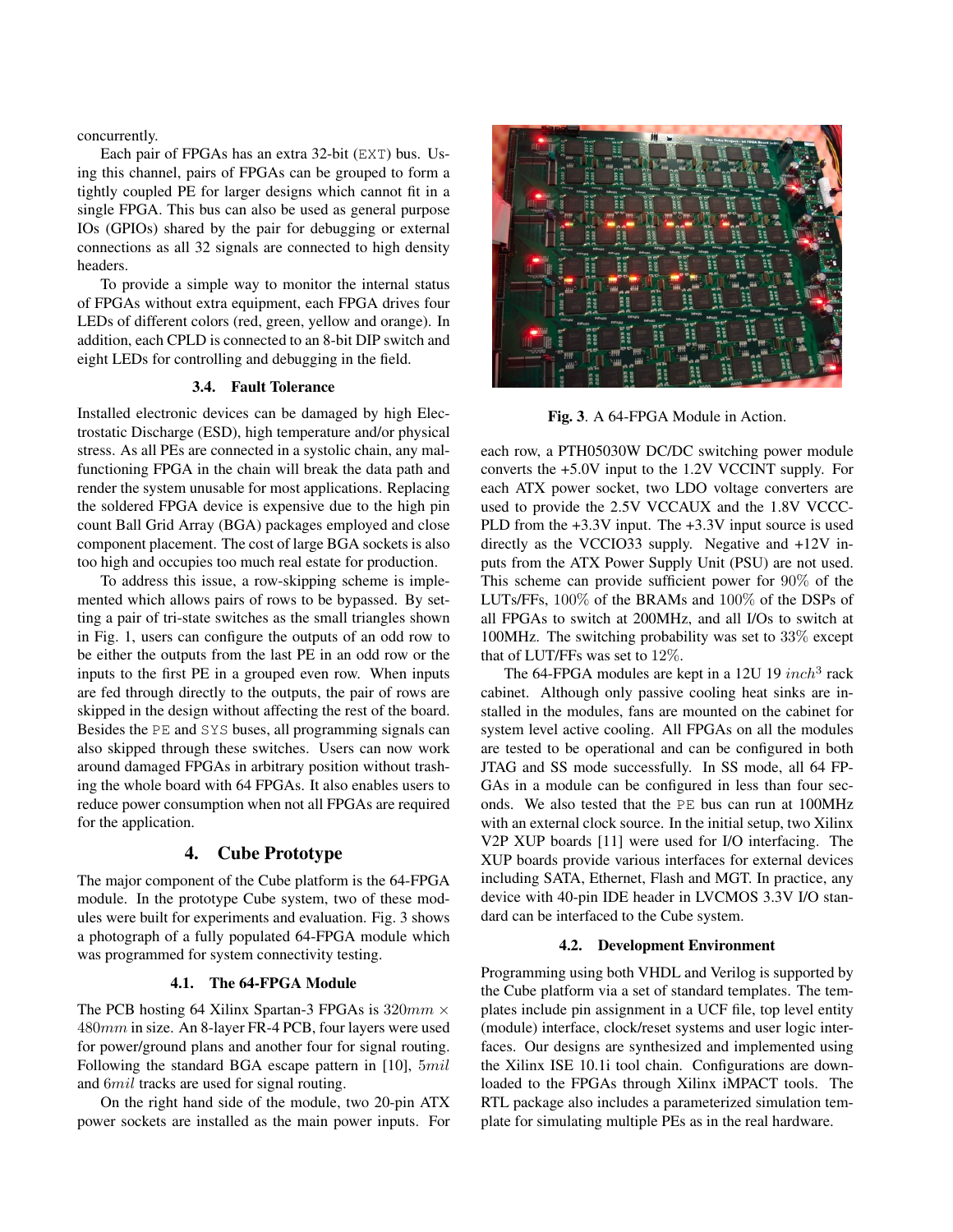

Fig. 4. Default Interface Template.

In the provided template, the PE bus is interfaced to internal FIFOs as shown in Fig. 4. Users can change the contents of UserLogic and IOCtrl blocks to realize specific applications while leaving the interface intact. The (full, empty) and (read, write) pairs between PEs automatically transmit data at maximum bandwidth. Internally, the IOCtrl block, provided by user, controls the data flow in top level. If UserLogic requests data from previous PE, the IOCtrl will assert the valid flag when a data addressing current PE appears at the output port of the input FIFO. If UserLogic has data to send out, it will direct the data through the output MUX. If there is no I/O request from UserLogic, it will forward data from the input FIFO to the output FIFO. This communication system facilitates packet streaming and insertion between PEs where user logics need to handle simple FIFO interface only. In addition, using asynchronous FIFOs can provide a clean separation of clock domains so that user logic can work at a clock rate higher than the I/O interface.

## 5. Application: Key Search Engine

The RC4 encryption algorithm was developed by RSA Labs in 1987. The algorithm is dated and proved to be insecure due to lack of nonce information and correlation between output stream and key. But the long history and ease of implementation make it a widely used encryption algorithm in both software and hardware systems. Applications include WEP in 802.11, Secure Sockets Layer (SSL), Kerberos authentication and Microsoft Office.

We constructed a RC4 key search engine based on the design in [12] to demonstrate the idea of MPP on the Cube platform. The encryption algorithm is presented below where  $S$ [] is a state array of a Random Number Generator (RNG). The RNG output stream is then used to scramble messages using the XOR operation.

/\* initialization phase \*/ for  $i = 0$  to 255 do  $S[i] \leftarrow i$ end for /\* setup phase \*/  $j \leftarrow 0$ for  $i = 0$  to 255 do  $j \leftarrow (j + S[i] + key[i \mod key\_length]) \mod 256$ swap  $S[i], S[j]$ end for /\* RNG phase \*/  $j \leftarrow 0$ while has input do



Fig. 5. RC4 Key Search Unit.

 $i \leftarrow (i+1) \mod 256$  $j \leftarrow (j + S[i]) \mod 256$ swap  $S[i], S[j]$  $RNG_{out} \leftarrow S[(S[i] + S[j]) \mod 256]$ end while

In our implementation, a dual port BlockRAM (BRAM) is used to store two copies of the state array. The data path of a single key search core is shown in Fig.5. Due to data dependencies, the tasks in the setup loop and the RNG loop must be performed sequentially in hardware. Thus at least three clock cycles are required for a single iteration in these loops. The numbers in circles along the signal lines in Fig. 5 indicate the activities of the circuit in different clock cycles. In the  $1^{st}$  cycle,  $S[i]$  is read and j computed.  $key_b0$  is the lowest byte from the 40-bit shifting key array. In the  $2^{nd}$  cycle,  $S[j]$  is read. The swap of  $S[i]$  and  $S[j]$  takes place in the  $3^{rd}$  cycle. In  $1^{st}$  cycle of the setup phase, i is used to initialize the other half of the BRAM through port B as the initialization phase for next key. In the RNG phase,  $S[(S[i] + S[j]) \mod 256]$  is read at the 1<sup>st</sup> cycle of next iteration through port B. Then the resulting RNG byte is compared against a pre-stored reference. If all RNG bytes match the reference bytes, the current key under test is the encryption key and the checking process stops. Else, the MSB of BRAM address is toggled in both ports and the checking precess restarts with a new key using the other half of BRAM as state array which is initialized in the previous checking process.

Since there are 96 BRAMs in a XC3S4000 device, we implemented 96 key search cores in a single FPGA. The core is self- contained and includes the data path of Fig. 5, the associated control logic and a 40-bit local key. All cores within the same PE work synchronously. The MSBs of the local key are fixed to the ID of the PE while the LSBs are initialized from 0 to 95 according to the position of the cores. After a key is tested, the local key is increased by 96 for next test until the encryption key is found.

Each PE has a global control unit with the same FSM as that in the key search core except that no RNG stream is generated and checked. This global control unit collects the found signal from all the 96 cores on chip. Based on the ID